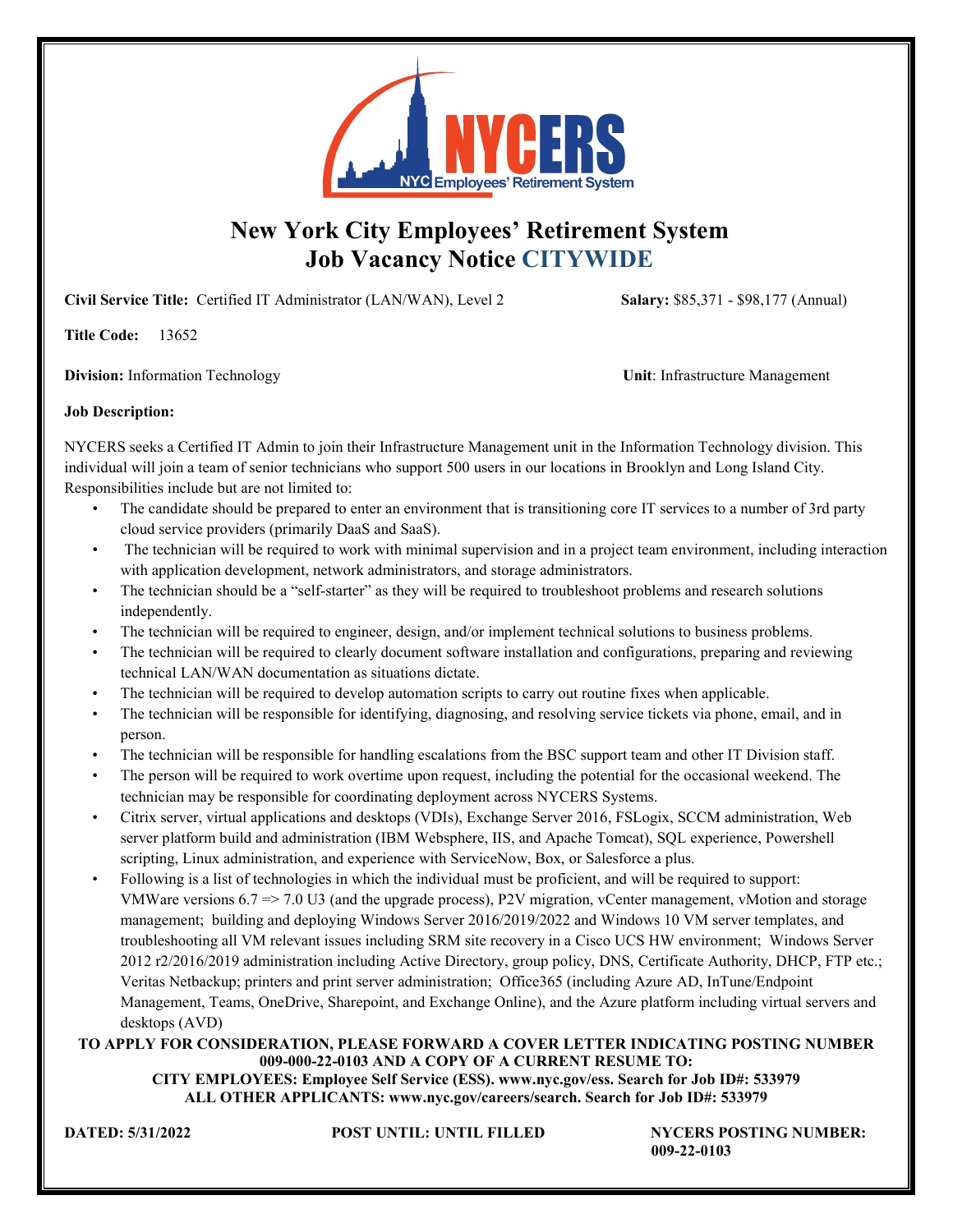

#### **Preferred Skills and Experience:**

•The candidate must have Excellent Customer Service and communications (Oral and Written) skills. •Minimum of Seven (7) years, experience working in an Infrastructure team supporting roughly 500 users.

#### **Certifications**

•VCP – VMware Certified Professional (ESXI and Vcenter 7) – strongly preferred •MCSE- Microsoft Certified System Experts (2016/2019) – strongly preferred •Citrix Certified Administrator - plus •EMC Data Center Architect – plus •EMC Storage Administrator – plus •ITIL V3 Certification - plus •Veritas Certified Specialist (VCS) Netbackup - plus (additional VMWare certifications considered)

# **Minimum Qualification Requirements:**

Professional/vendor certification(s) in local area network administration and/or wide area network administration that is required for the position to be filled.

In addition, all candidates must have the following:

1. A baccalaureate degree from an accredited college, and two years of satisfactory full‐time (not classroom based) experience in local area network and/or wide area network planning, design, configuration, installation, implementation, troubleshooting, integration, performance monitoring, maintenance, enhancement, and security management; or

2. A four-vear high school diploma or its educational equivalent and six years of satisfactory full-time (not classroom based) information technology experience of which at least 2 years must have been as described in "1" above; or

3. A satisfactory equivalent of education and/or experience equivalent to "1" or "2" above. Education may be substituted for experience on the basis that 30 undergraduate semester credits from an accredited college is equivalent to 6 months of experience. 4. A masters degree in computer science or a related field from an accredited college may substitute for one year of experience. However, all candidates must have at least one year of satisfactory (not classroom based) full‐time information technology experience as described in "1" above.

#### Note:

This position is open to qualified persons with a disability who are eligible for the 55-a Program. Please indicate on your resume or cover letter if you would like to be considered for the position under the 55-a Program.

# **MINIMUM REQUIREMENTS ARE ATTACHED**

**New York City residency is NOT required.**

**NYCERS is an Equal Opportunity Employer Internal candidates must have been rated satisfactory or better on their last annual evaluation.**

**Applicants must be permanent Certified IT Administrator (LAN/WAN), OR REACHABLE ON THE CERTIFIED IT ADMINISTRATOR (LAN/WAN), EXAM NO. 6049 LIST**

**TO APPLY FOR CONSIDERATION, PLEASE FORWARD A COVER LETTER INDICATING POSTING NUMBER 009-000-22-0103 AND A COPY OF A CURRENT RESUME TO: CITY EMPLOYEES: Employee Self Service (ESS). www.nyc.gov/ess. Search for Job ID#:553979 ALL OTHER APPLICANTS: www.nyc.gov/careers/search. Search for Job ID#: 533979**

**DATED: 5/31/2022 POST UNTIL: UNTIL FILLED NYCERS POSTING NUMBER: 009-22-0103**